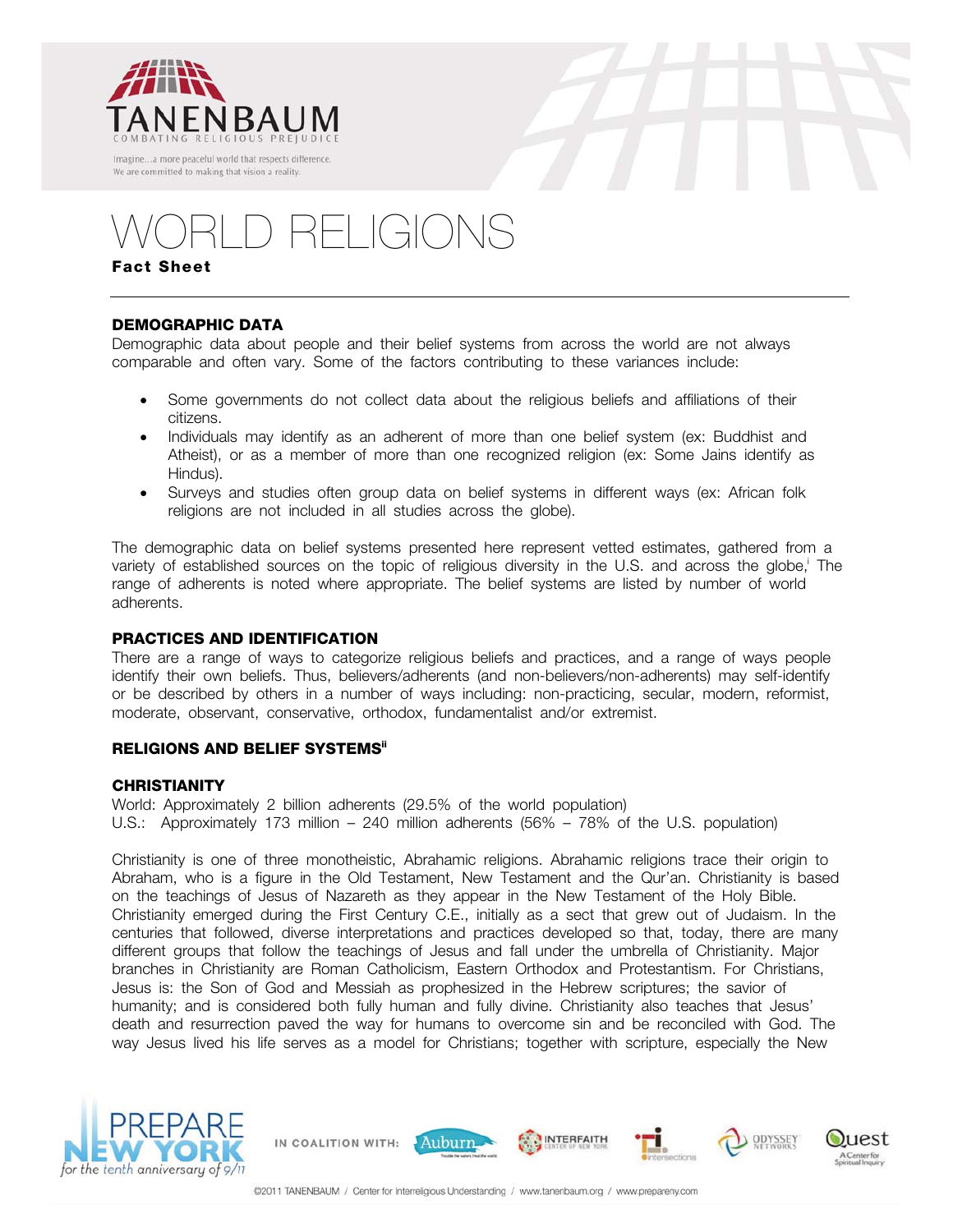Testament and the Ten Commandments, his life serves as the basis for Christian morality. The cross is a symbol of the death of Jesus, and how he overcame death and sin. Christianity is currently the largest and most practiced religion in the world.

#### **ISLAM**

World: Approximately  $1 - 1.6$  billion adherents (15% – 24% of the world population) U.S.: Approximately 2.35 million – 7 million adherents (0.8% – 2.3% of the U.S. population)

Islam is one of three monotheistic, Abrahamic religions. Abrahamic religions trace their origin to Abraham, who is a figure in the Old Testament, New Testament and the Qur'an. There is great diversity within Islam. It is the second-largest religion in the world today, and its followers are known as Muslims. The word Muslim means "One who submits to God" and Islam means "submission," referring to the complete surrender to God, Allah (Arabic). The holy text of Islam is called the Qur'an, which Muslims believe was revealed to Muhammad (who lived in the seventh century) as the direct words of God. Muhammad is considered the Messenger and the final Prophet of God (others include Moses, Elijah and Jesus). The Five Pillars of Islam are its most fundamental beliefs and practices: belief in the Oneness of God and belief that Muhammad is His last messenger; ritual prayer five times a day; concern for and almsgiving to the needy; self-purification through fasting during the holy month of Ramadan; and making a pilgrimage to Mecca (the Hajj) in one's lifetime by those who are able. Many Muslims keep a halal diet and pray five times a day facing the direction of Mecca. Mecca is in Saudi Arabia, and it is believed that Muhammad designated it as the holy city of Islam.

### **HINDUISM**

World: Approximately 1 billion adherents (15% of the world population) U.S.: Approximately 1.4 million adherents (0.45% of the U.S. population)

Hinduism is generally considered the world's oldest organized religion, and is the third largest religion in the world. Many forms of Hinduism recognize a single major deity, Brahman, and see a variety of gods and goddesses as expressions of a Supreme God that can all be worshipped in many different ways. Therefore, Hinduism is considered by some to be monotheistic, and by others to be polytheistic. Unlike many religions, Hinduism does not attribute its foundations to a single individual or text, but rather acknowledges its variety of influences, possibly dating as far back as prehistoric times in the Indian subcontinent. Hinduism also does not have a single theology, or central religious organization or declaration of faith. It teaches that no particular religion has exclusive rights to salvation; rather, it views all genuine religious paths as facets of God. Hinduism is largely driven by a vast and rich scriptural body which has been developed throughout its history. Of these texts, the Vedas, the Upanishads, and the Tantras hold the most authority for most Hindus. Central ideas in Hinduism include Dharma (ethics and duties), Karma (law of cause and effect), Samsara (the ongoing reincarnation cycle of life, death and rebirth) and Moksha (the release from Samsara). In some practices of Hinduism, worship is very important, ranging from daily prayer rituals to ceremonial worship or puja. In addition, many Hindus maintain vegetarian diets, often derived from one of its core principles, ahimsa, the principle of nonviolence.

#### **ATHEISM/AGNOSTICISM/NON-RELIGIOUSNESS/SECULARISM**

World: Approximately 1 billion adherents/non-adherents (15% of the world population) U.S.: Approximately 34 million – 49 million adherents/non-adherents (11% – 16% of the U.S. population)

Each belief system and non-belief system in this category is distinct from each other. They are perhaps similar in that in each group, individuals are not attached to any religious practice, belief or culture, and members of these groups are unified in the lack of relationship to a higher power or scripture. Many people cross-identify within these groups, and as such, demographic research does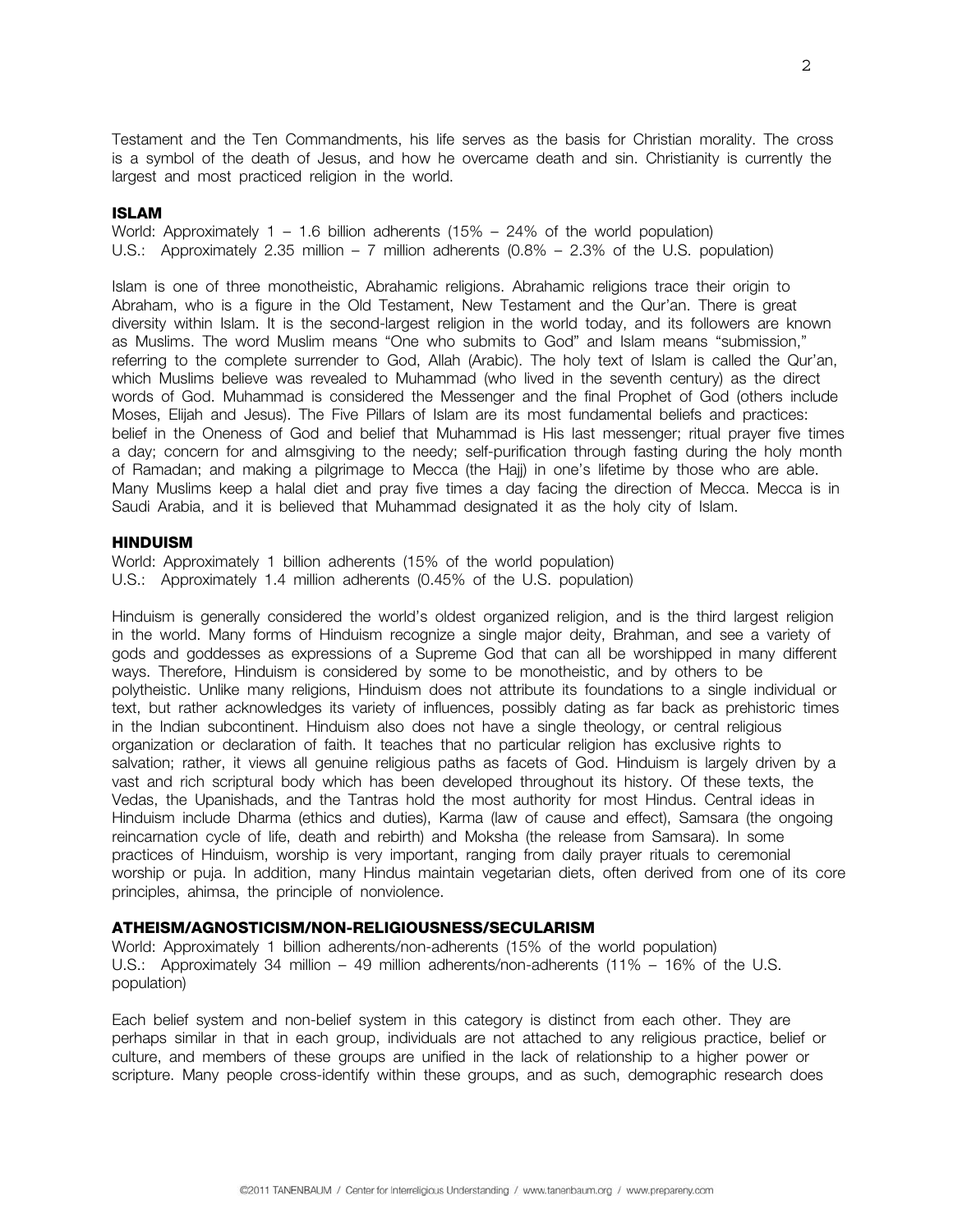not usually differentiate between these different groups of respondents. Often, agnostics end up being classified in the same category as atheists and/or other non-religious people.

How these groups are distinct:

Atheism is the absence of belief in any God, gods or spiritual beings. Atheists don't use God to explain the existence of the universe, and believe that humans can – and do – establish moral codes to live by without the aid of Gods or scriptures. Many atheists are also secularists, and are not supportive of any special treatment given by the state to those adhering to an organized religion. However, it is possible to be both atheist and an adherent of a religious tradition. Many Buddhists identify as such, as do some adherents of other traditions like Humanistic Judaism and Non-Realism or Christian Atheism.<sup>iii</sup>

**Agnosticism** is the view that the existence or non-existence of God or any deity, and other religious and metaphysical claims, are unknown and/or unknowable. Further, agnostics are generally committed to the idea of "not knowing."

**Non-Religiousness** is the lack of religious principles or practices, and being uninvolved with religious matters. World views and values of the non-religious are generally derived from epistemological systems with no religious affiliation.

**Secularism** is primarily based in belief in the separation of church and state. Most secularists find religious schools problematic. Secularists support the right of individuals to have a religious faith, and are entirely opposed to discrimination against people because of their religious, or nonreligious, beliefs. While most secularists are atheists, some are believers in a faith. Secularists in the UK stress that privileges should not be afforded to religious individuals and entities, and call for, among other things, the elimination of representation of religion in Parliament (i.e. bishops) and the disestablishment of the Church of England. Additionally, UK secularists believe that laws should not prohibit reasonable but strong criticism of religions or religion in general.<sup>iv</sup>

#### **FOLK RELIGIONS**

World: Approximately 600 million+ adherents (9+% of the world population) U.S.: No reliable data

Folk religion is an umbrella term for local, indigenous practices that are tied to local lifestyles. This category is defined in different ways by different theorists but often includes:

- African traditional religions, which cover the various religious practices in Africa before the arrival of Islam and Christianity.
- Many varieties of religions developed by Africans in the Americas that are derived from African beliefs but include elements of Christianity, including Yoruba, Santería, Candomblé, Vodoun, and Oyotunji.
- Folk religions of the Americas such as the Aztec religion, Inca religion, Maya religion, and modern Catholic beliefs such as devotion of the Virgin of Guadalupe in Mexico.
- Native American traditions that are practiced across the continent of North America.
- Folk associations with more organized religions.

A characteristic of some of these folk religions is religious syncretism, which is the blending or incorporation of two or more religious belief systems into a new system, as with the melding of African Folk Religion and Christianity.

Demographics on Folk Religions are difficult to find and verify due to varied definitions and interpretations of what is, and is not, a folk religion.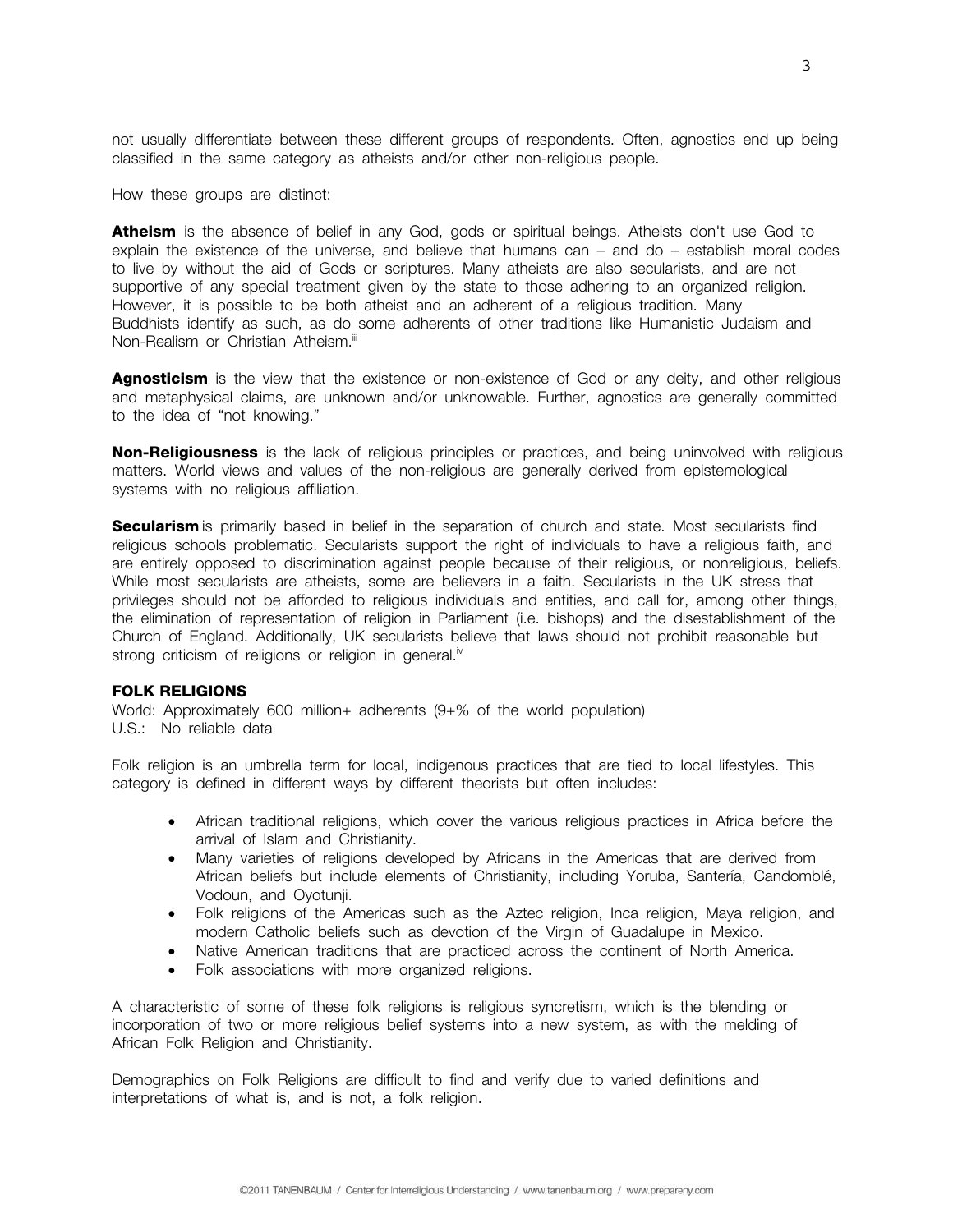#### **BUDDHISM**

World: Approximately 400 million adherents (6% of the world population) U.S.: Approximately 2 million adherents (0.7% of the U.S. population)

Buddhism is a Dharmic (referring to duty, or the opportunity to act virtuously), non-theistic religion that follows the teachings of Siddhartha Gautama, known as the Buddha or the "Awakened One." Buddhism originated in the Indian subcontinent about 2600 years ago and spread into Asia and Eastern Europe after the passing of the Buddha. There are many branches of Buddhism, including Mahayana Buddhism, Southern or Theravada Buddhism, Eastern or Chinese Buddhism and Northern or Tibetan Buddhism. The main Buddhist texts, interpreted differently by followers of different branches, are: the P li Canon (which includes rules for discipline, discourses and philosophy), Mahayana Sutras (original teachings of the Buddha), and the Dhammapada (Buddha's direct scriptures). Among the doctrines of Buddhism are the Four Noble Truths. These truths are: all living beings (people, animals) suffer; the cause of suffering is selfish desire; one can stop the suffering; and the way to stop the suffering is to follow the Noble Eightfold Path (guidelines stated by the Buddha for leading a righteous life). Another guiding principle in Buddhism is called the Middle Way, which suggests that life is to be lived in moderation without extremes, avoiding harm to others while cultivating good-will toward all. Many Buddhists are vegetarians, and believe in reincarnation.

#### **CHINESE TRADITIONAL RELIGIONS**

World: Approximately 400 million adherents (6% of the world population) U.S.: No reliable data

Chinese Traditional Religions refers to a diverse and complex collection of many religious and philosophical traditions, including Chinese Folk Religion, Taoism, Confucianism and Buddhism, which have been in existence for much of China's history. For many religious Chinese, these traditions combine to form a composite religious culture and worldview.<sup>v</sup>

**Chinese Folk Religion** refers to the local, tribal religious beliefs and practices that have existed in China for thousands of years. They vary widely among followers and may include beliefs in mythical figures and various gods and goddesses, ancestor veneration and communication with celestial bodies and animals, in addition to a wide range of other beliefs.

**Taoism** took shape as a distinct tradition around 550 B.C.E. It is believed to be founded by Lao Zi, who authored the Tao-te-Ching, a central text for Taoist thought. The "Tao" is generally translated into "the path" or "the way," and refers to a particular rightful way of living one's life. In Taoism, several concepts are often emphasized. These include wu wei ("without action," a term that signifies knowing when to act and when not to act, in accordance with natural forces) and opposition, the idea that everything is composed of opposing forces (hot and cold, high and low, yin and yang), which must be balanced. Through the ages, Taoism has involved god and ancestor worship as well as alchemy and medicine-making. Ultimately, however, the goal of the Taoist believer is to harmonize the self with the Tao, or "path."

**Confucianism** was also founded in approximately 550 B.C.E., by Chinese philosopher Kong Qiu (Confucius) but did not become an established tradition until the  $2<sup>nd</sup>$  and 1<sup>st</sup> centuries B.C.E. Confucius believed the "ultimate reality" was beyond human comprehension. Therefore, Confucianism has no deities or teachings about the afterlife and instead urges individuals to concentrate on doing the right thing in this life. It emphasizes learning from the past, humanness, filial piety (respect for parents and ancestors), honesty, reciprocity, righteousness and loyalty, among other elements.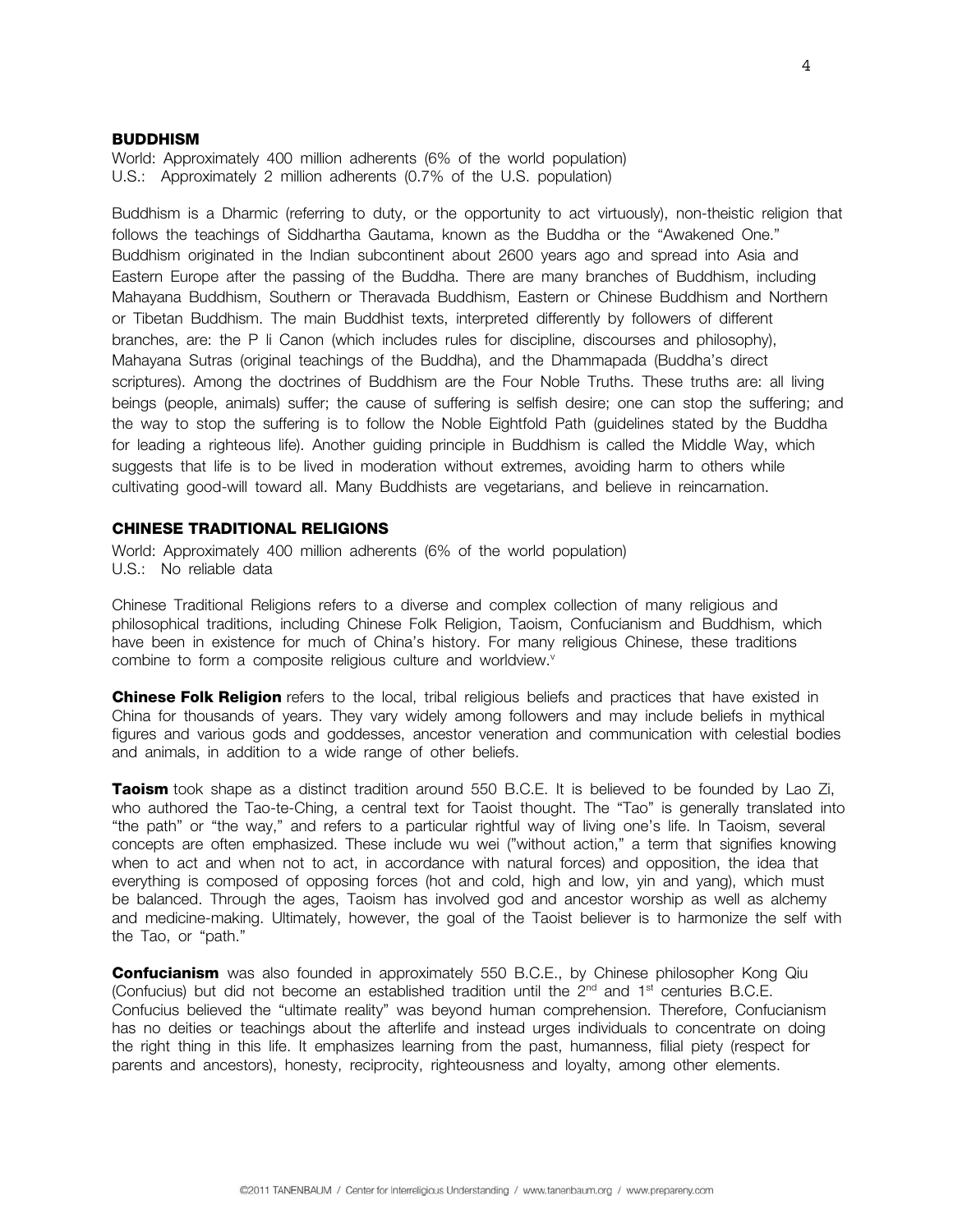Confucius believed in the sacredness of daily rituals (the routines of everyday life) as a way to unite people and strengthen the community, and therefore shaping rituals is central to the Confucian system.<sup>vi</sup>

**Buddhism** is also practiced widely in China (see section on Buddhism for more information).

# **SHINTO**

World: Approximately 4 million – 100 million adherents (.06% – 1.5% of the world population) U.S.: No reliable data

Shinto is the ancient, native religion of Japan, and often considered a type of animism (the belief that many beings, living or non-living, have souls) or shamanic tradition. Shinto obtained its name from the combination of Chinese words "shin" and "tao" meaning "The Way of the Gods." There are several types of Shinto, including Shrine, Sect, Folk and State Shinto, which focus on different aspects of the tradition. Shinto followers worship the kami, who are localized gods or spiritual beings that reside in particular places, natural processes, or objects such as the sun, lakes, or shrines. Shinto does not have a specific set of prayers, holy buildings or holy people/kami that takes precedence over any other. Many Shinto venerate Ameratsu, the sun kami, and there are certain texts that while not sacred, have a type of "privileged" status. Many Japanese people don't think of Shinto specifically as a religion, but more as an aspect of Japanese life. At the end of World War II, Japanese leaders declared that Shinto was no longer the state religion of Japan, but many people still practice its rites and rituals. Conversely, since Shinto was once the state religion, many Japanese citizens are counted as Shinto though they do not practice. In addition, Shinto is often practiced alongside other religions like Buddhism or Confucianism, making the number of its followers difficult to estimate.

#### **SIKHISM**

World: Approximately 25 million adherents (0.4% of the world population) U.S.: Approximately 500,000 adherents (0.2% of the U.S. population)

Sikhism originated in Northern India in the 15th century. The teachings of Guru Nanak (the religion's founder) and of nine other gurus (enlightened leaders), as well as its holy text, the Guru Granth Sahib, are central to the tradition. The word "Sikh" originates from a Sanskrit root which translates into "disciple" or "learning." Thus, Sikhs focus on attaining salvation through the continual learning of God by way of personal meditation and rightful living. The central messages of Sikhism are that there is one God (who is the same for all religions); that life should focus on the dedication and remembrance of God at all times; that Sikhs should be generous to the less fortunate and serve others; that the human race is equal regardless of gender or race; and that truthful living that renounces worldly temptations and sins should be sought. Some Sikhs may choose to make a unique form of commitment called Amrit, which includes observing special rules, such as wearing the five articles of faith, or the five K's. These are: (1) Kesh (hair): Leave hair uncut; (2) Khanga (comb): Keep a comb in the hair, representing cleanliness; (3) Kirpan (sword, and also a combination of the Punjabi words kirpa which means an act of kindness, and aan which means honor): Wear a steel sword, a constant reminder of the duty to seek justice and fight oppression; (4) Kara (iron bracelet): Wear a bracelet that acts like a wedding ring, indicating the bond between God and the wearer; and (5) Kachera (long underpants): Wear a specific undergarment signifying self-discipline. Many Sikh men and women wear a turban to cover their long hair. Sikh temples are called gurdwaras.

## **JUDAISM**

World: Approximately 15 million adherents (0.2% of the world population) U.S.: Approximately 5 million adherents (1.6% of the U.S. population)

Judaism is the earliest of the three monotheistic, Abrahamic religions. Abrahamic religions trace their origin to Abraham, who is a figure in the Hebrew Bible (Tanakh), New Testament and the Qur'an.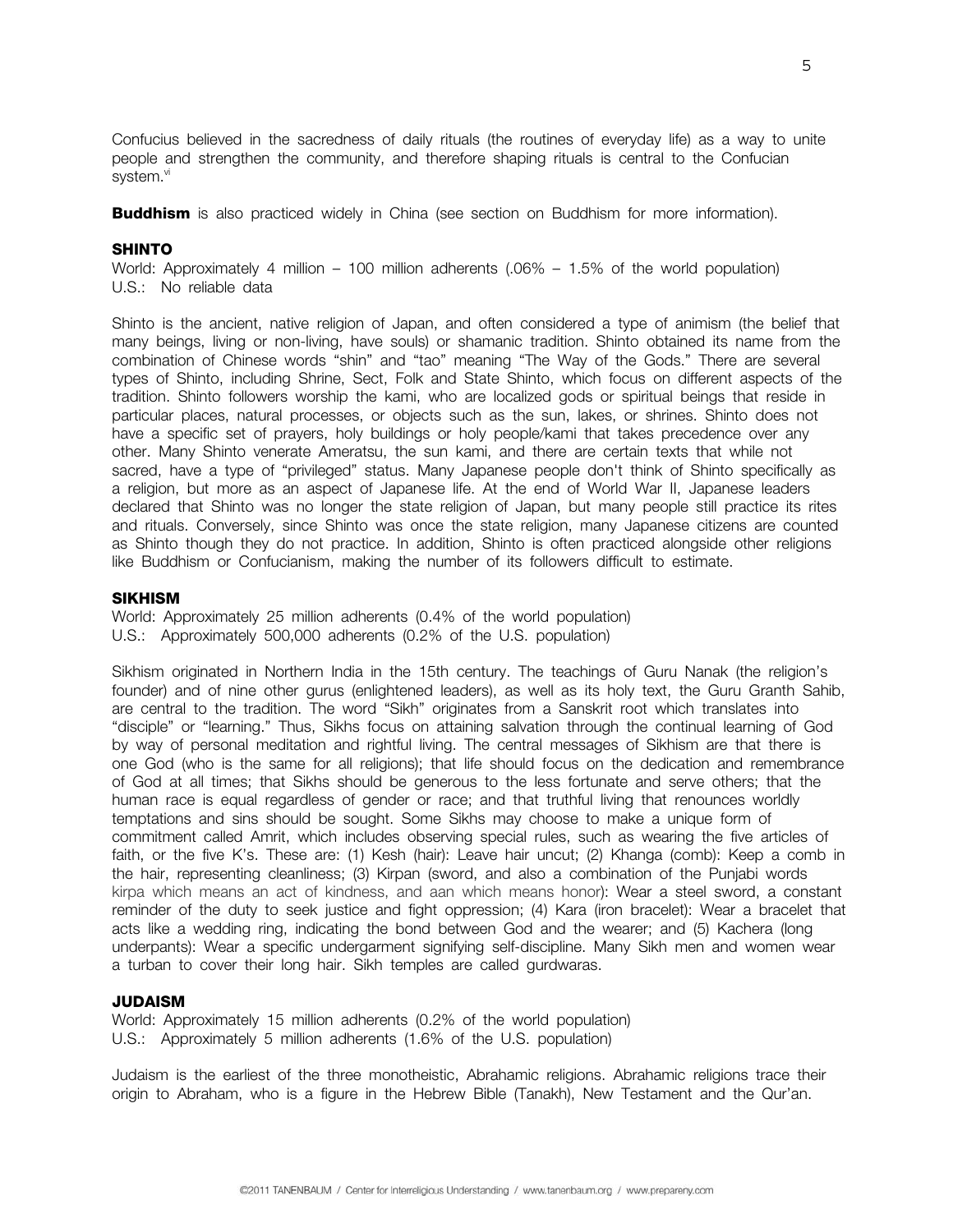Tradition teaches that the origins of Judaism are found in the covenant (divine agreement) between Abraham and God, dated to 2000 B.C.E. There is a wide spectrum of observance among contemporary Jews, generally described as Reform, Conservative, Orthodox and Reconstructionist. The central sources of authority in Judaism are both the writings and traditions. Judaism also has a rich history that is central to its traditions and heritage. One of its prominent beliefs is that there is one omnipotent, omniscient creator God and that, according to tradition, God made a covenant with the Jewish people to whom He gave commandments and laws to follow. These laws are recorded in the Torah (the first five books of the Hebrew Bible), which was given to Moses, who brought the Jews out of slavery from Egypt) and the Talmud. Many Jews place an emphasis on the Jewish religion as a way of life and community. Core values include Tikkun Olam (repairing the world), Tzedakah (charity), peace, family, community, justice, and living life in a holy manner. A Jewish temple is called a synagogue. Many Jews also keep a kosher diet.

## **THE BAHÁ'Í FAITH**

World: Approximately  $6 - 8$  million adherents  $(0.09\% - 0.1\%$  of the world population) U.S.: Approximately 170,000 adherents (0.06% of the U.S. population)

The Bahá'í Faith was founded in 19th Century Persia after a proclamation of the Báb, who claimed to be a messiah-like figure of Shi'a Islam. The Báb said there would soon be another in the line of prophets that included Moses, Muhammad and Jesus, and this prophet was Bahá'u'lláh, the founder of the Bahá'í Faith. Bahá'ís believe that there is one creator deity that has had many prophets through the ages as exemplified through different world religions. Furthermore, Bahá'ís consider the spiritual truth of all religions to be the same. The Bahá'í Faith is dedicated to the idea that every living creature must be treated with love, kindness and compassion. As such, its purpose is to bring about the oneness of humanity. Some of the practices and principles include: daily prayer and communion with God, a life dedicated to the service of humanity, fellowship with the followers of all religions, equality of women and men and the abolition of extremes of poverty and wealth. The ninepointed star is the Bahá'í Faith's symbol and represents spiritual completion. While the beginnings of the Bahá'í Faith have a background in Shi'a Islam, its followers view the Bahá'í Faith as an independent religion. The analogy of Christianity forming as an independent religion out of Judaism is often used to show this. Historically, however, there has been some religious tension and persecution by some Islamic practitioners who do not recognize the Bahá'í Faith as an independent religion, but rather as apostasy from Islam.

## **JAINISM**

World: Approximately  $5 - 10$  million adherents  $(0.07\% - 0.1\%$  of the world population) U.S.: Approximately 100,000 adherents (0.03% of the U.S. population)

Jainism is a religion based primarily in India, of which a core tenet is that it is an eternal belief system, without beginning or end. However, its organized practice dates to somewhere between the 9<sup>th</sup> and 6<sup>th</sup> centuries BCE. Jains believe that animals and plants, as well as human beings, contain living souls. Each of these souls is considered of equal value and to be treated with respect and compassion. This manifests in Jains being strict vegetarians and living lives that minimize the use of the world's resources. Jainism teaches that the way to liberation and bliss is to live a life of harmlessness and renunciation. Like Hindus, Jains believe in reincarnation and seek to attain ultimate liberation, which means escaping the continuous cycle of birth, death and rebirth so that the immortal soul lives forever in a state of bliss. There are no gods or spiritual beings that will help human beings, and Jains rely on themselves to live a principled life. Jains take 5 great vows, the mahavratas, which are non-violence, non-attachment to possessions, not lying, not stealing and sexual restraint.<sup>vii</sup>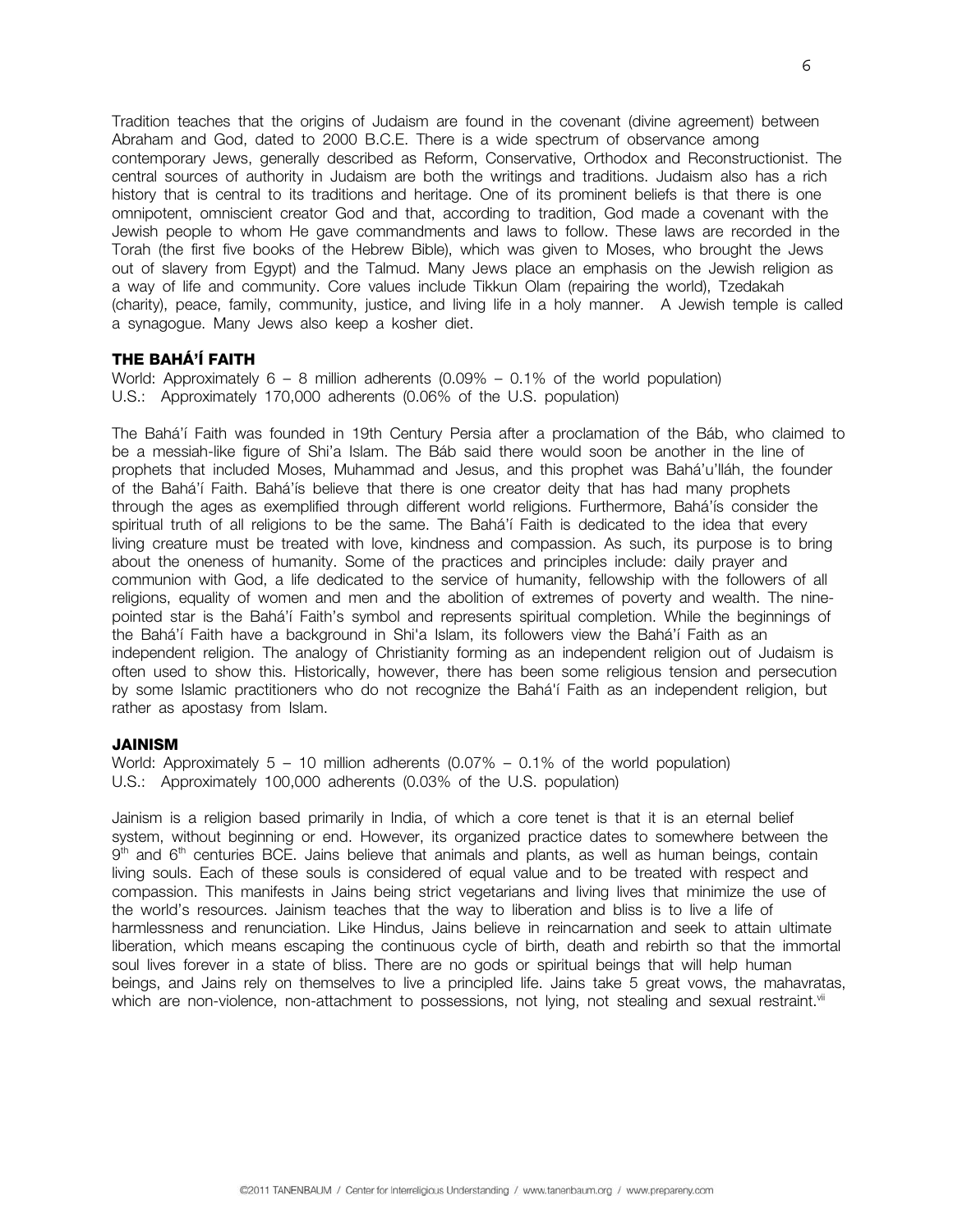#### **DRUZE**

World: Approximately 500,000 – 2 million adherents ( $0.01\%$  – 0.03% of the world population) U.S.: Approximately 20,000 adherents ( 0.01% of the U.S. population)

The Druze are a small, monotheistic religious group concentrated primarily in the Eastern Mediterranean, and they refer to themselves as Ahl al-Tawhid or Al-muwahhidun, meaning "The People of Monotheism." The Druze believe in one transcendent God that is present in the whole of existence, as opposed to being above existence. The Druze faith emerged out of Ismâ îlism (a branch of Shi'a Islam) in the  $10<sup>th</sup>$  and  $11<sup>th</sup>$  centuries. Though it is based in Islam, the Druze faith incorporates beliefs from other philosophies and monotheistic religions. Their own religious texts are collectively known as Kitab Al Hikma (The Book of Wisdom). Druze adherents abide by seven commandments: A truthful tongue; Cultivation and protection of the brethren; Excision of fallacies and falsehoods; Rejection of the villain and aggressor; Adoration of the Lord in every era and at all times; Cheerful acceptance of whatever comes from Him; and Spontaneous submission to His Will. The Druze do not follow the Five Pillars of Islam, and are therefore not considered part of Islam by many Muslims. When they began facing persecution in the 11<sup>th</sup> century (which continues to this day), they took up tagiyya, a practice where they "conceal their true beliefs and outwardly accept the religious beliefs of those amongst who they live," a practice that still exists today.<sup>viii</sup> Therefore, many Druze teachings remain secret and discerning an accurate number of believers worldwide is challenging.

## **WICCA AND NEO-PAGANISM**

World: No reliable data U.S.: No reliable data

Neo-Paganism refers to a wide variety of modern traditions that emphasize a revival of ancient pagan practices and beliefs.<sup>ix</sup> The largest and most well-known of the neo-pagan religions is Wicca. It is based on a number of modern teachings, including Gerald Gardner's Book of Shadows, but is a reconstruction of the beliefs, symbols and gods or goddesses of the ancient Celts (800 B.C.E.). It does not have a central orthodoxy, and the practices of Wiccans vary widely. Depending on one's viewpoint and which Wiccans one is referencing, Wiccans can be monotheistic, recognizing one God with male and female aspects; polytheistic, believing in many gods and goddesses; or atheistic. One of the primary tenets of Wicca is the emphasis on equality between the feminine and the masculine. The elements of Earth, Air, Fire and Water are central to the religion and are one of the meanings behind the pentagram symbol; one point of the star per element, in addition to the spirit. Many Wiccans are solitary practitioners, while others form groups of believers sometimes referred to as covens or groves. It is a decentralized religion with individuals developing their own beliefs, rituals and practices. Wiccans have a history of being marginalized and oppressed by Christian groups primarily because of the Christian view that they are associated with Satan or Satanic cults, a claim that Wiccans deny. Wicca and other neo-pagan religions are experiencing a rapid growth in the U.S. and around the world.

#### **ZOROASTRIANISM**

World: Approximately 200,000 adherents (0.003% of the world population) U.S.: Approximately 18,000 adherents (0.006% of the U.S. population)

The followers of the religion and philosophy of Zoroastrianism consider Ahura Mazda to be the Creator of all, as stated by the prophet Zoroaster (Zarathustra). The religion appears in recorded history around the mid-5th century B.C.E., during the era of the Old Persian Empire. Originally concentrated in Iran, in the  $10<sup>th</sup>$  century many fled to India to practice freely, after the Islamization of the Empire. Therefore, today's major Zoroastrian communities are generally split into two groups: Iranian and the Parsi, who live in India. Major concepts of Zoroastrianism include the dualism of good/evil and the struggle between truth/order and falsehood/chaos. Truth and order are associated with the Creator, Ahura Mazda, and humans participate in the faith by living a life of good thoughts, words, and